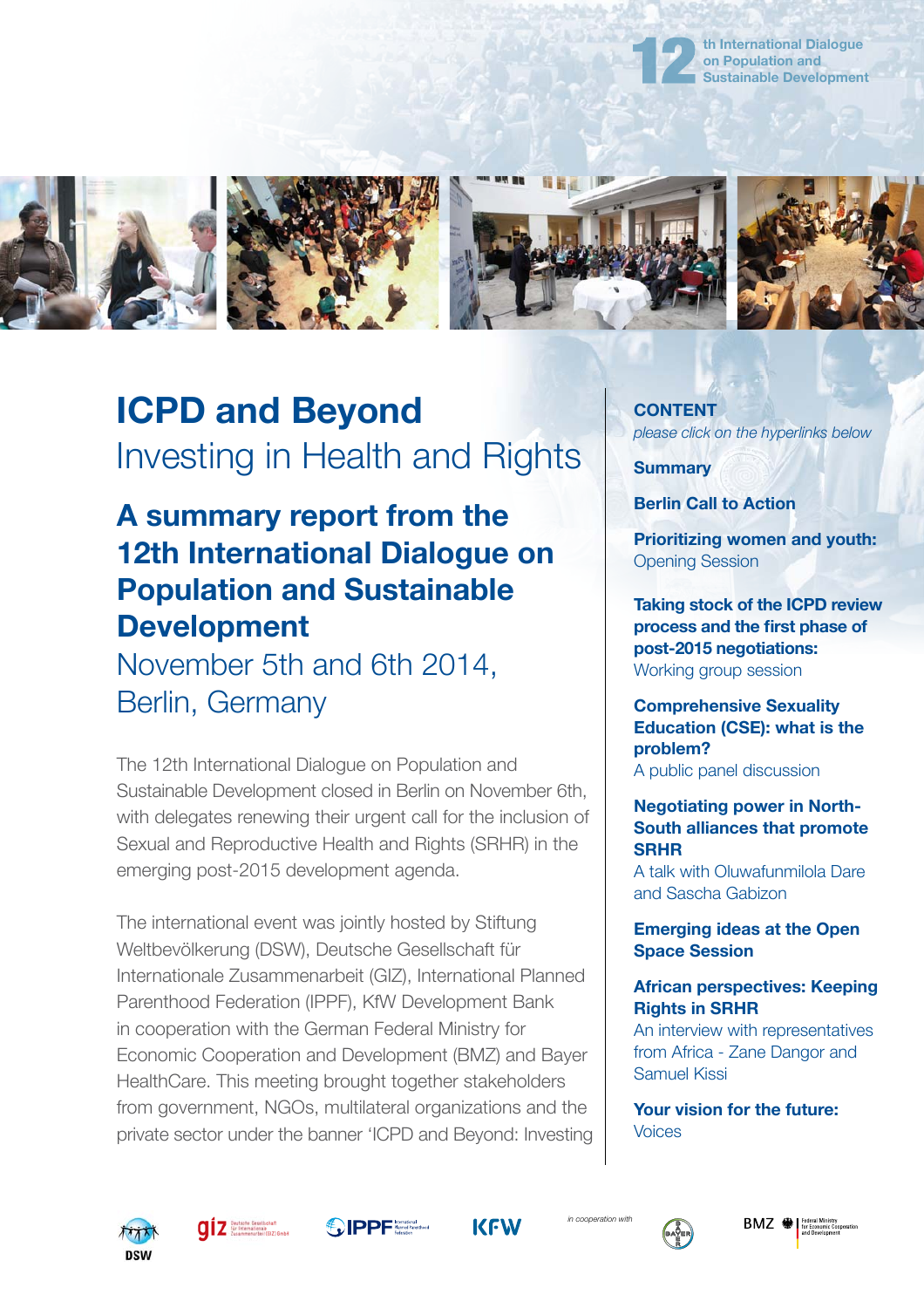

in Health and Rights'. It was a unique opportunity to reinforce partnerships and strengthen collective strategies as processes shaping the future development framework accelerate. The outcomes of this meeting are reflected in the

## **BERLIN CALL TO ACTION**

This summary of recommendations frames SRHR for all as an essential component which must not be neglected as the world negotiates its strategies and goals for generating sustainable development.

During the two-day meeting, delegates discussed divisive issues such as comprehensive sexual education, gender equality and the high rate of maternal mortality in areas where SRHR continues to be neglected. While debate continues on how to address these issues, delegates agreed that investing in the health and rights of young people – especially girls – would have a significant impact on the state of the world in the 21st century.

#### **Addressing the needs of young people**

According to Babatunde Osotimehin, Executive Director, United Nations Population Fund (UNFPA), the needs of young people still aren't getting enough attention. In his keynote speech, he said investing in the health and rights of young people – especially girls – would have a significant impact on the state of the world in the 21st century.

He asked delegates to imagine the life of a ten year old girl. "Her future is totally, inextricably linked to the future of the world," he said. "She is going be the one to provide solutions for climate change, for agriculture, food security, she is going to provide solutions for health care, the very things that eluded us in the past – but we need to empower her."

At the center of this meeting was the plight of the 225 million women and girls who do not have access to modern family planning methods, in spite of their wish to use these. This results in 80 million unwanted pregnancies and 42 million abortions each year – 20 million of these taking place under unsafe conditions.

The first day of the conference was devoted to an examination of efforts to make SRHR a global priority during the International Conference on Population and Development (ICPD) Beyond 2014 Review, which recently came to end. Delegates agreed that most countries support improving access to sexual and reproductive health services, but that a small group of countries are blocking progress on the issue of rights. Some countries have interpreted the term 'rights' as solely related to gender identity and sexual orientation, when in fact a broad spectrum of indivisible human rights are being addressed.